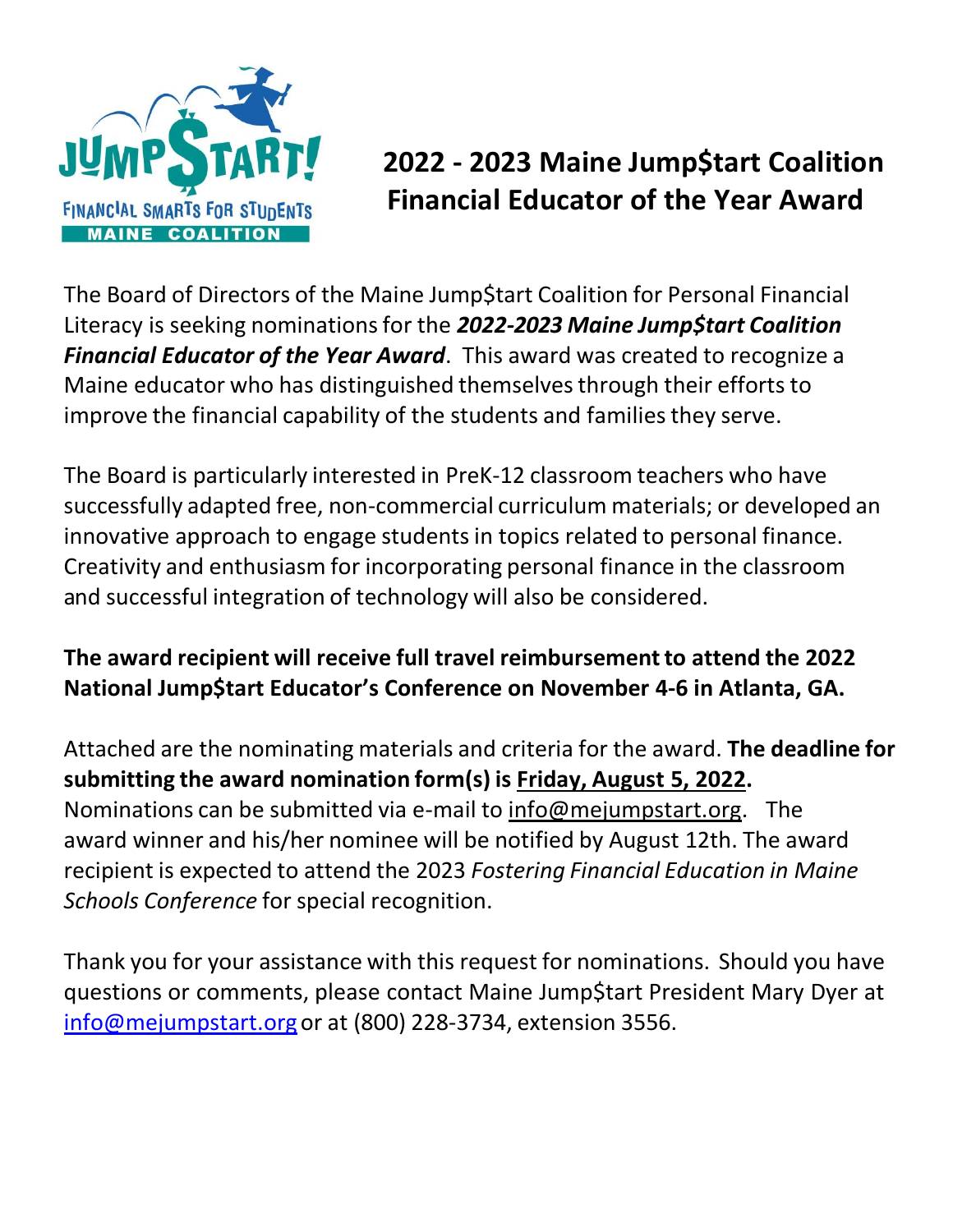

# **Maine Jump\$tart Coalition Financial Educator of the Year Award**

#### **Award Criteria**

**The Maine Jump\$tart Board of Directorsseeks nominations of educators\* who have:**

- **distinguished themselvesthrough their effortsto improve the financial capability of the students and familiesthey serve;**
- **successfully adapted free, non-commercial curriculum materials;**
- **developed an innovative approach to engage studentsin topics related to personal finance;**
- **demonstrated creativity and enthusiasm for incorporating personal finance in the classroom;**
- **and successfully integrated or utilized technology to engage students.**

*\*Please note that priority will be given to PreK-12 classroom teachers.*